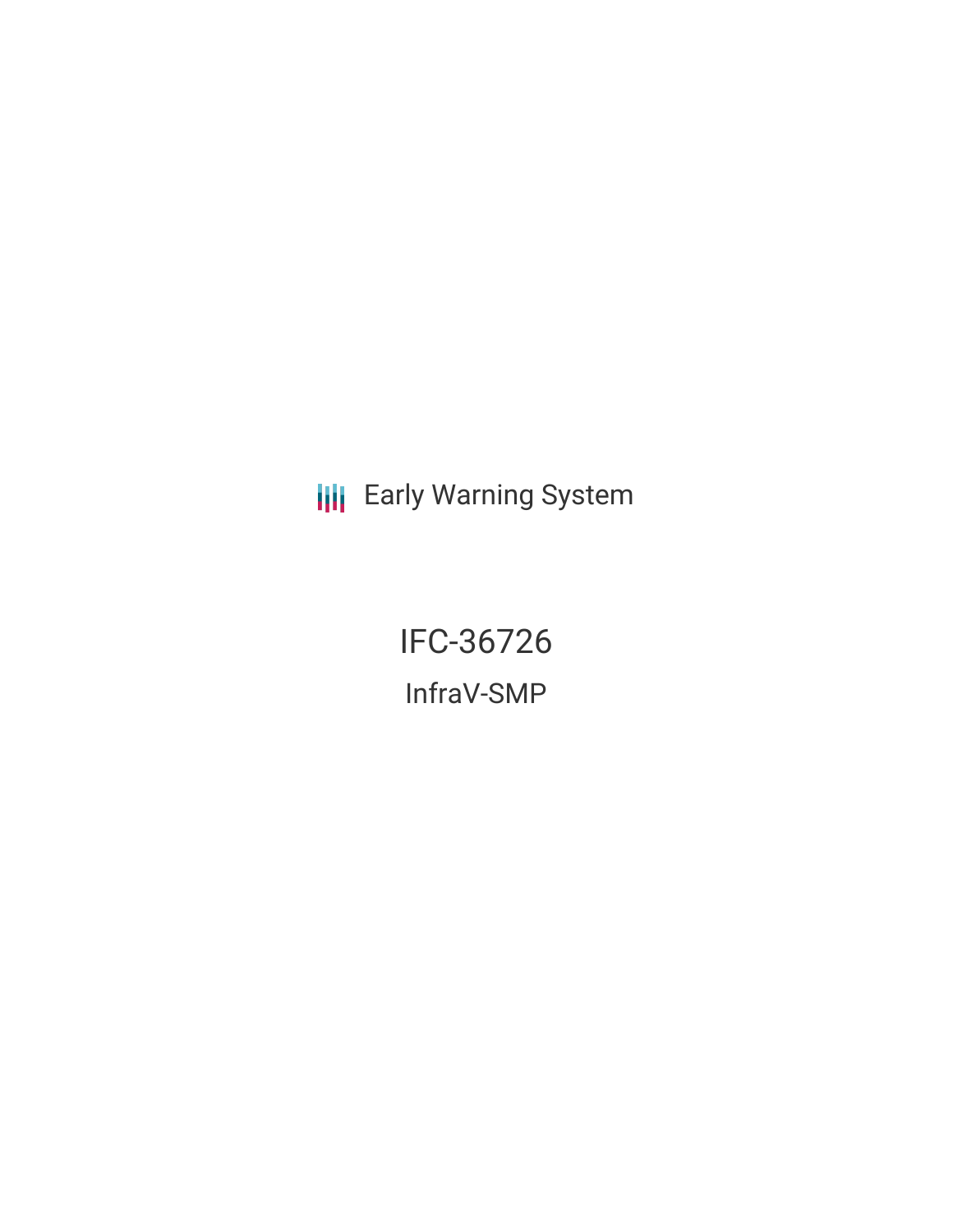

## **Quick Facts**

| <b>Countries</b>               | Myanmar                                                       |
|--------------------------------|---------------------------------------------------------------|
| <b>Financial Institutions</b>  | International Finance Corporation (IFC)                       |
| <b>Status</b>                  | Proposed                                                      |
| <b>Bank Risk Rating</b>        | C.                                                            |
| <b>Borrower</b>                | MANDALAY MYOTHA INDUSTRIAL DEVELOPMENT PUBLIC COMPNAY LIMITED |
| <b>Sectors</b>                 | Infrastructure                                                |
| <b>Investment Amount (USD)</b> | \$3.85 million                                                |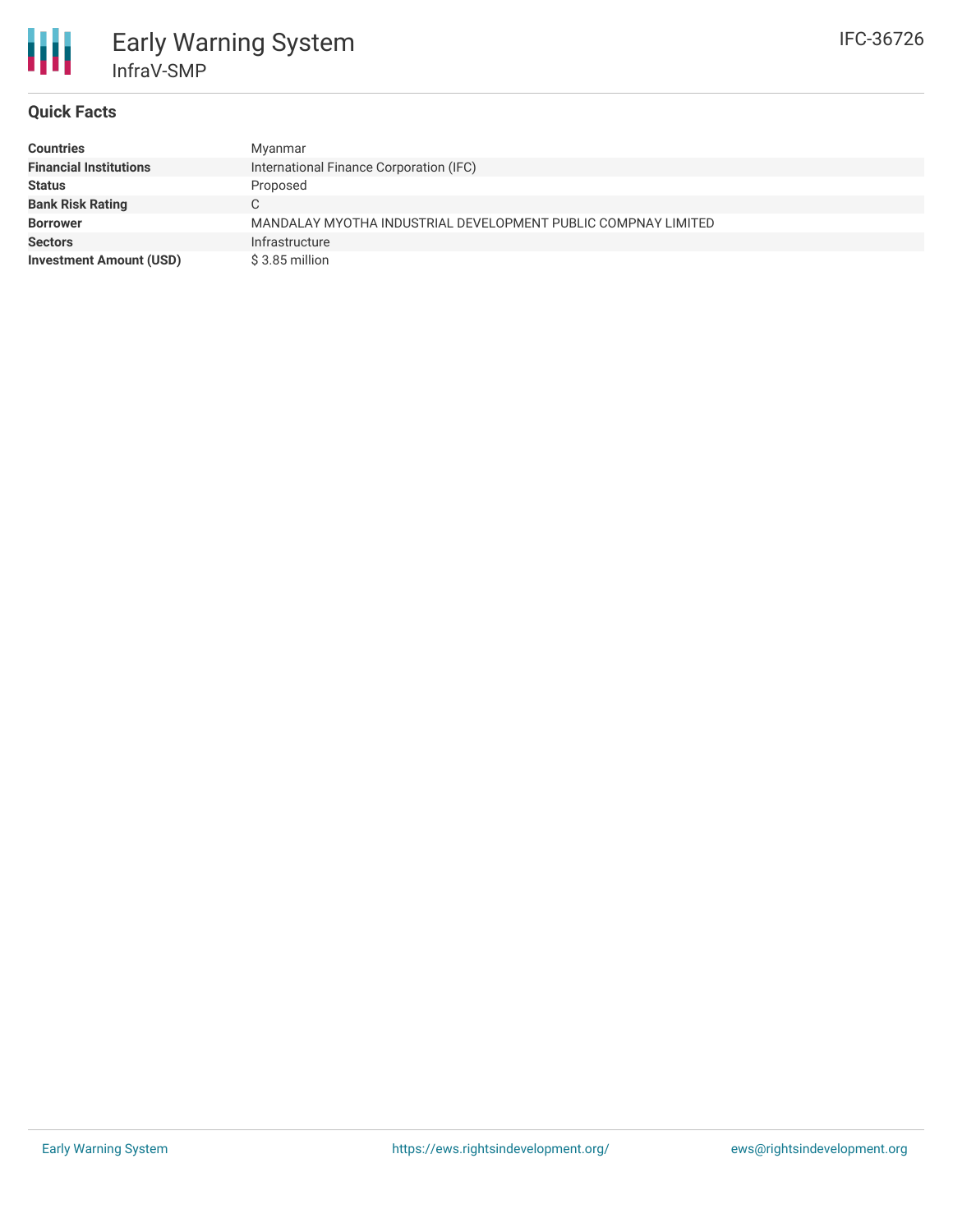

## **Project Description**

Semeikhon river port project, located at the east bank of Ayeyarwady River, Mandalay Region, is a co-development with Mandalay Myotha Industrial Development Public Co. Ltd. (MMID), to be executed in phases to allow for traffic build-up over time. In Phase 1, IFC InfraVentures is expected to contribute up to US\$3.85 million towards development of the port, which consists of one floating berth, and barges and cranes to handle 200,000 tons of general cargo, containers and roll on-roll off cargos. Upon its completion, the project will support Mandalay's economic growth by facilitating trade in the region, as it would be the first of its kind, a modern inland water port to bolster Myanmar's water transport sector.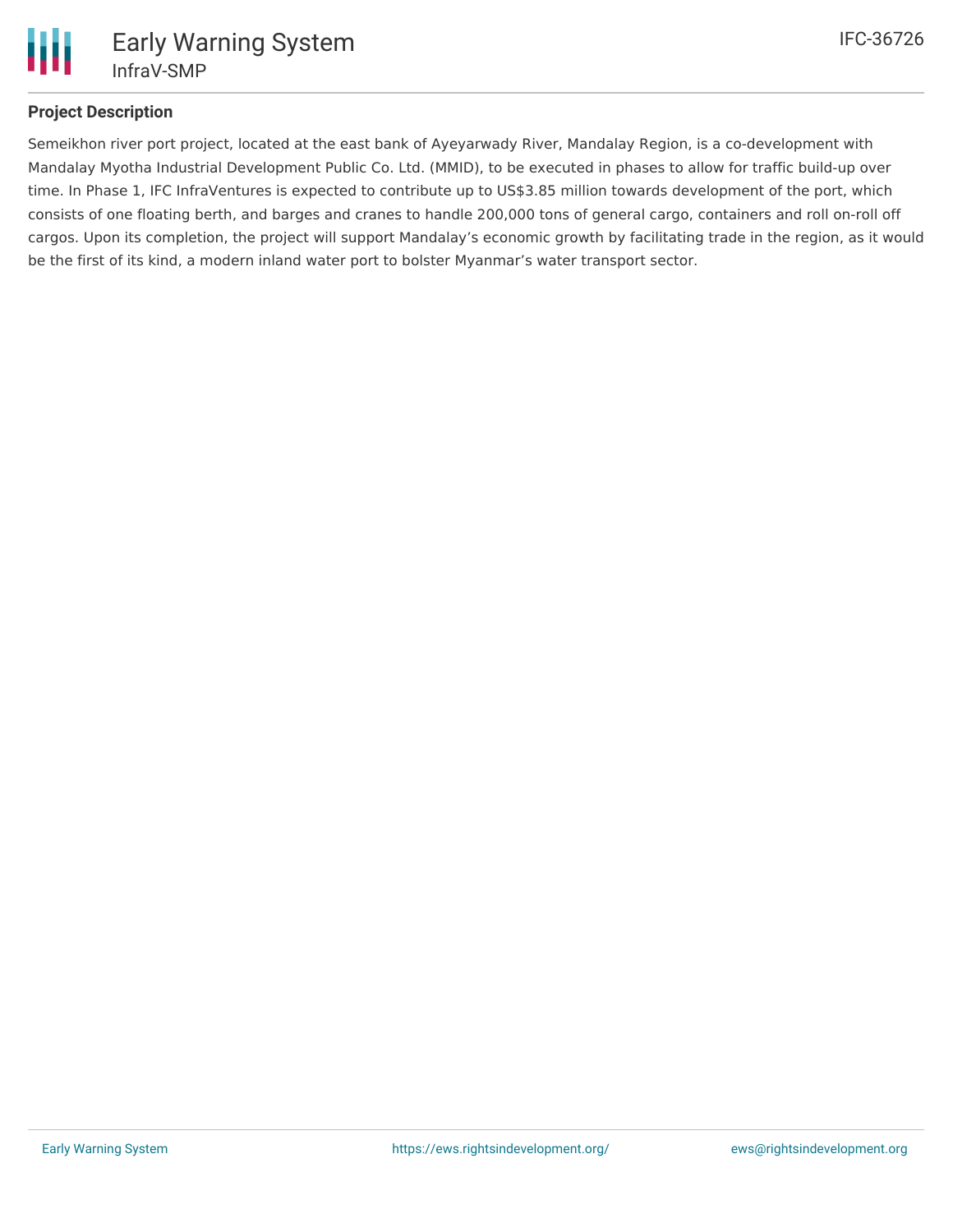## **Investment Description**

• International Finance Corporation (IFC)